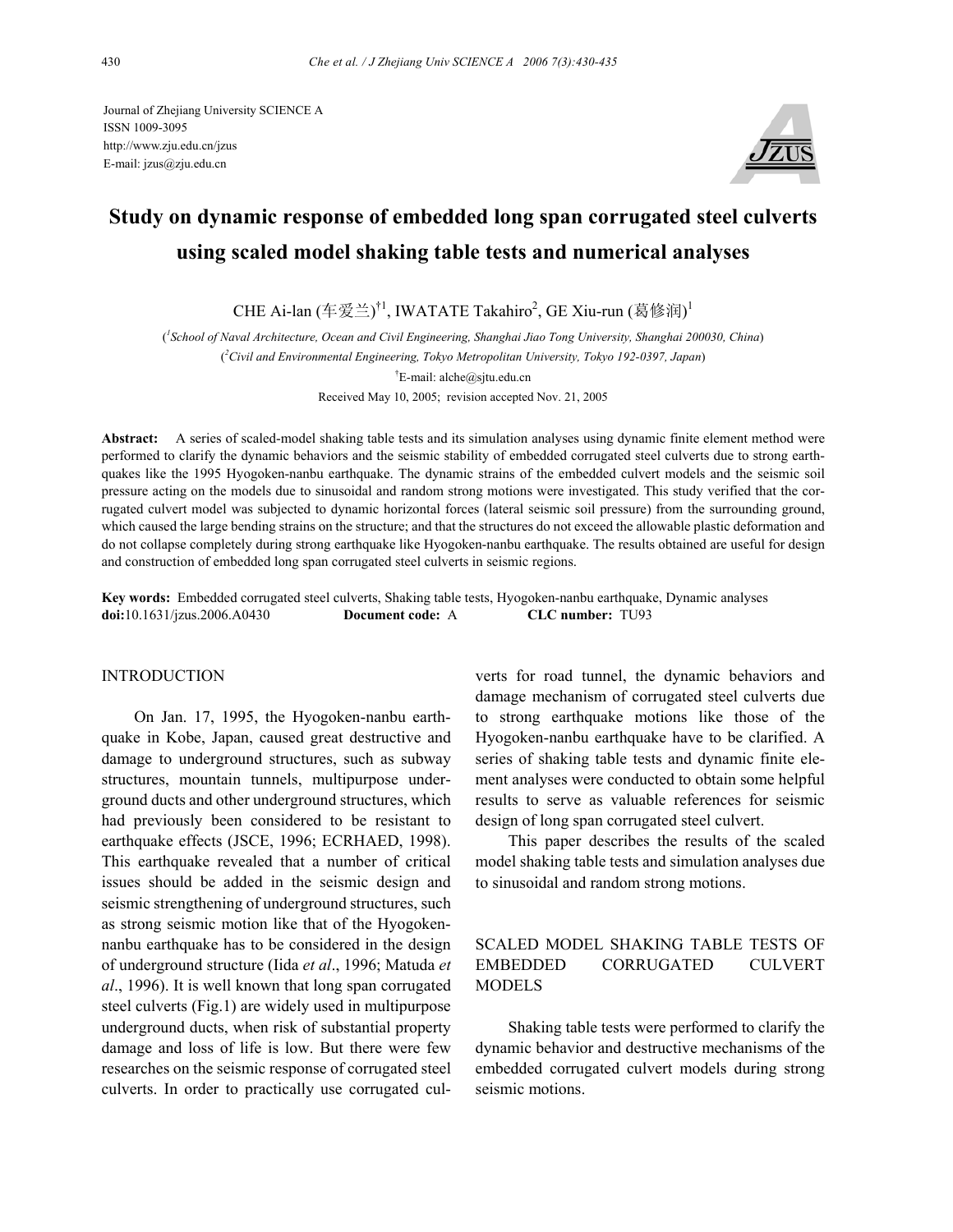

**Fig.1 Corrugated steel culvert** 

A new soil container was developed to reproduce ideal horizontal shear motion in the ground, which settled 16 sheets of lightweight steel rectangular shear frame bearings on its side walls for free transformations, as shown in Fig.2. The model ground was constructed from fine dry sand (Gifu-Sand,  $D_{60}$ =0.35 mm,  $D_{30}$ =0.31 mm,  $D_{10}$ =0.22 mm) in two layers, a 0.8 m thick subsurface layer  $(\rho=1.33\times10^4)$ N/m<sup>3</sup>) and a 0.2 m thick bearing stratum ( $\rho$ =1.57×10<sup>4</sup>  $N/m<sup>3</sup>$ ). Two different types of 1/16-scaled models of the corrugated culvert (model-1 and model-2) were placed on the bearing stratum. Model-1 has two thrust beams on the shoulder, which restrain the deformation of cross section of structure during embedment and model-2 has no thrust beam.



**Fig.2 Soil container of shaking table test** 

The model was an elliptic shell structure of dimensions about 457 mm (short radius)×650 mm (long radius)×800 mm (width) and 2 mm thickness, made from vinyl chloride resin  $(\rho = 1.44 \times 10^4 \text{ N/m}^3)$ , Young's modulus  $G=2.94\times10^9$  N/m<sup>2</sup>).

#### **Measurement points**

The measurement points of the tests are shown in Fig.3. Five accelerometers were set in the ground and seven were set on the structure to measure the acceleration response of the ground and structure. Eight seismic soil pressure gages and four shear seismic soil pressure gages were set on the structure along the circumferential direction to measure the dynamic seismic soil pressures acting on the structure. Sixteen strain gages were set on the inner and outer part of the structure to measure bending and normal strains independently. And four displacement gages were set on the outside of the soil container to measure the horizontal displacement of the ground.



### **Results of the shaking table test**

(1) The dynamic material properties of the model ground at its lowest natural frequency were estimated by pulse impact tests, free vibration tests, white-noise tests, and sine sweep tests.

The shear velocity of the model ground was measured by the test of shear velocity, which was 70 m/s on the ground and 100 m/s in the bearing stratum. The densities of the model ground were obtained as  $1.33 \times 10^4$  N/m<sup>3</sup> before shaking, and  $1.54 \times 10^4$  N/m<sup>3</sup> after shaking of the subsurface layer, and that of the bearing stratum was  $1.57 \times 10^4$  N/m<sup>3</sup>.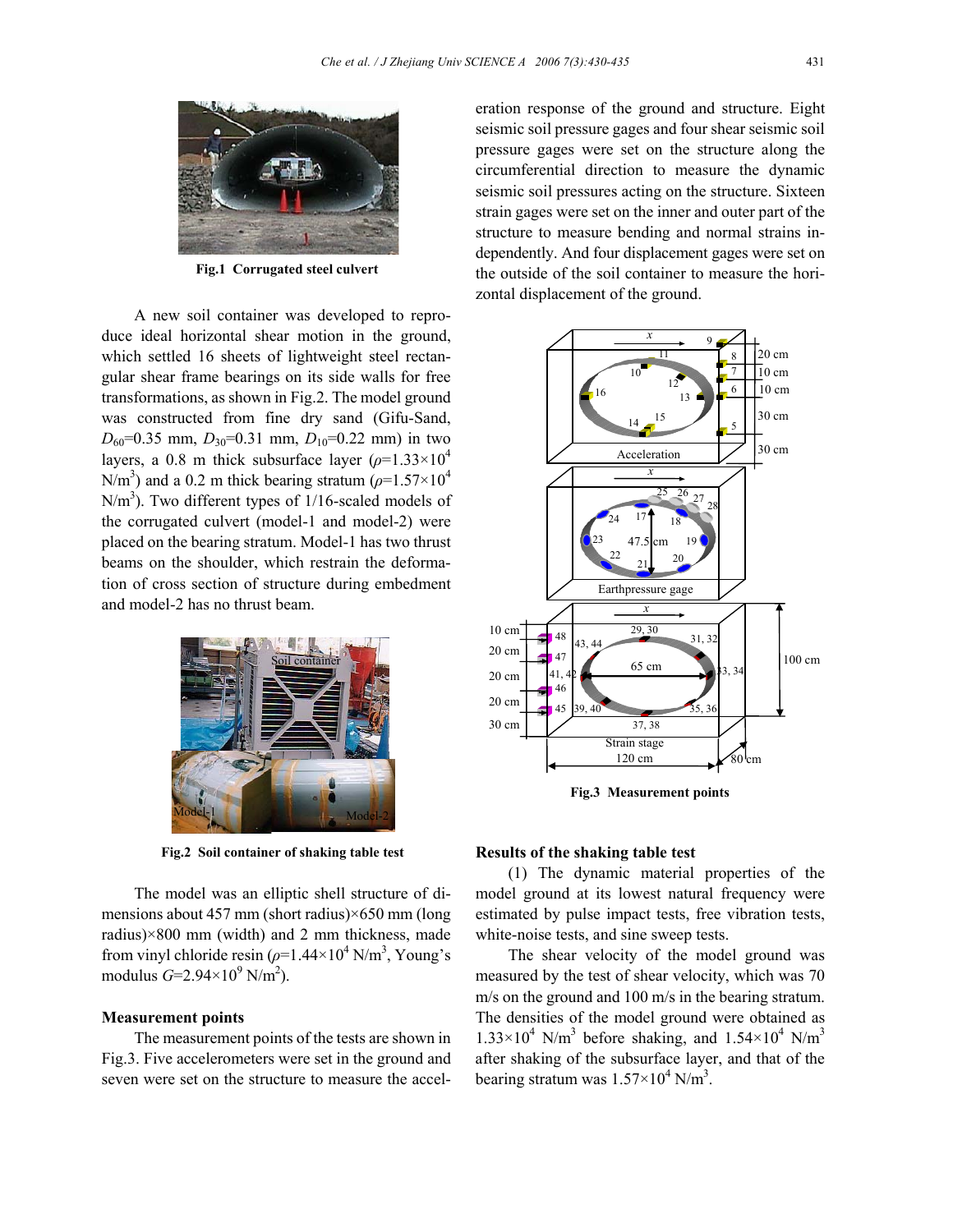The nonlinear properties of the model ground were evaluated by strain-dependency curves (shear modulus (*G*)-shear strain (γ) and damping (*h*)-(γ) relations) (Fig.4). The results of shaking table tests showed well agreement with the approximate curves of the Modified Hardin-Drnevich model (Kokusyo and Iwatate, 1979). And the model ground exhibited strong nonlinear properties from low levels of strain. In Fig.4, *G/G*<sub>0</sub> is shear modulus ratio,  $G/G_0=(1+\gamma/\gamma)^{-1}$ ;

*h* is damping ratio, 
$$
h = \frac{4}{\pi} \left[ \frac{G}{G_0} \left\{ \frac{\gamma_t}{\gamma} - \left( \frac{\gamma_t}{\gamma} \right)^2 \right\} \ln \left( 1 + \frac{\gamma_t}{\gamma} \right) \right]
$$
  
 $-\frac{1}{2} \left] +0.02$ ;  $\gamma$  is criterion strain (=3.5×10<sup>-4</sup>);  $G_0$  is

initial shear modulus.



**Fig.4 Strain-dependency curves**  $(G/G_0\nu)$  **and**  $h\nu$  **relations) of model ground** 

The seismic soil pressures acting on the structure and the strains of the structure were evaluated by the sin-sweep tests and random vibration tests using the recorded horizontal accelerations at the station of Kobe Meteorological Agency during the Hyogokennanbu earthquake (maximum acceleration=818 gal, the duration time of data was 1/15 that of shorting processes, according to the scaling law) (Iwatate *et al*., 2000).

Static soil pressures and static strains of the model (measured before and after excitations) caused by overburdened soil were evaluated (Figs.5 and 6).

Fig.7 shows the distributions of lateral seismic soil pressure acting on model-1 and model-2 at resonant frequency with base acceleration of 200 gal. Comparing these results with static ones, the maximum values were almost equal. But the distribution modes were different from each other remarkably, the modes were non-symmetric. The maximum values



 **Fig.5 Static soil pressures acting on model-1** 



**Fig.6 Static strain of model-1 (Bending strain and normal strain)** 

occurred at both sides (point *G* is compression and point *C* is tension), and those at the top (point *A*) and bottom (point *E*) were small.

Fig.8 shows the distributions of dynamic bending strains of model-1 and model-2 at resonant frequency (6 Hz) subjected to sinusoidal input motion with 200 gal. In both models, the bending strains were concentrated at both sides (points *B*, *C*, *D* and *F*, *G*, *H*), the top (point *A*) and the bottom (point *E*) were negligibly small, but maximum values did not exceed allowable strain. Moreover, the bending strains were about 5 times those of normal strains.

Figs.9a and 9b show the distribution of maximum lateral seismic soil pressure acting on the model-1 and dynamic bending strain of the model-1 subjected to Kobe-motion, respectively. The maximum seismic soil pressure and bending strain were almost equal to static ones.

From this result, the culvert model did not exceed the allowable plastic deformation and did not collapse when subjected to strong earthquake motions, like those of the Hyogoken-nanbu earthquake.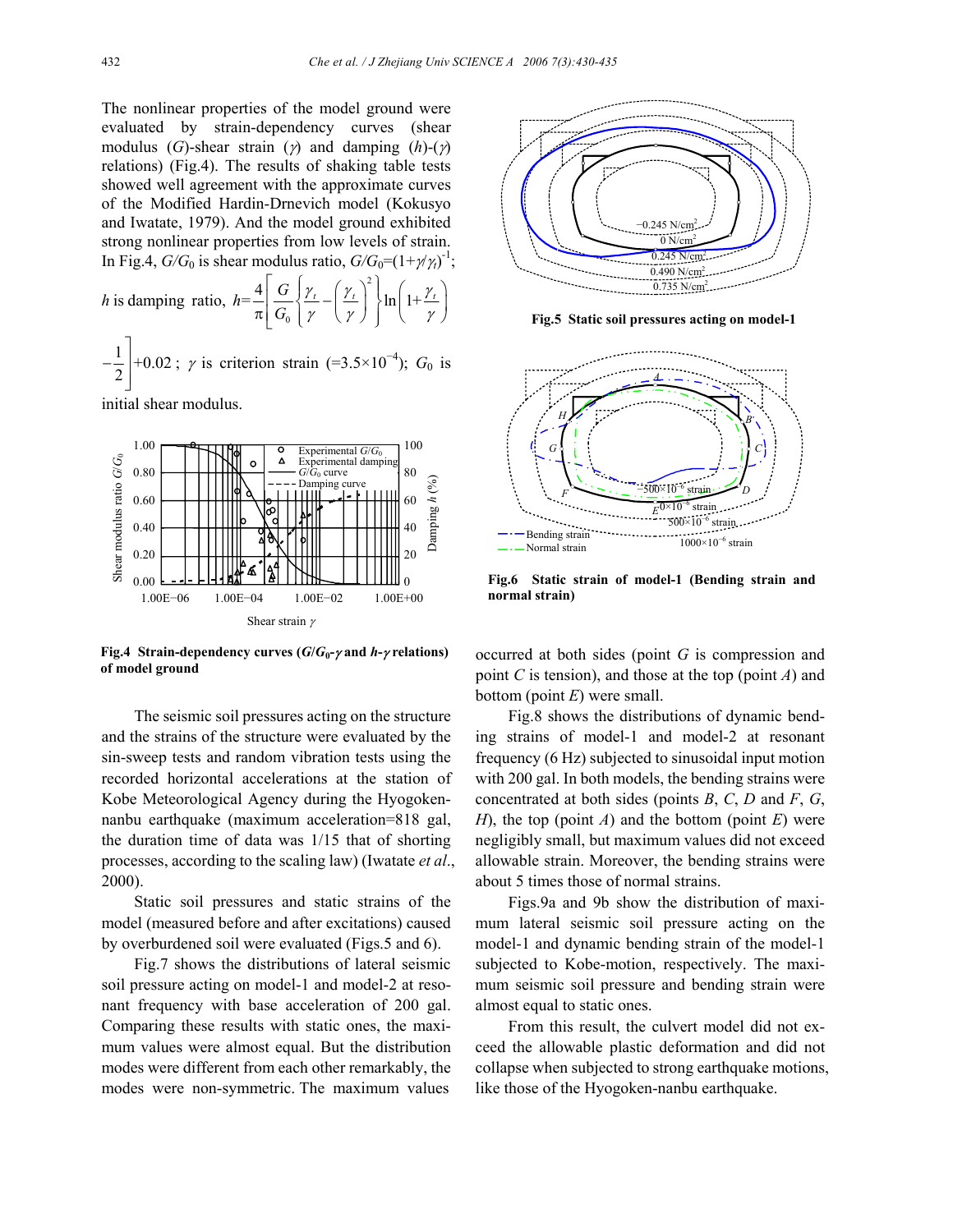

**Fig.7 Distributions of the maximum dynamic soil pressures subjected to sinusoidal motion with 200 gal**  (a) Model-1; (b) Model-2



**Fig.8 Distributions of the maximum dynamic strains subjected to sinusoidal motion with 200 gal**  (a) Model-1; (b) Model-2



**Fig.9 Distributions of the maximum lateral seismic soil pressures of model-1 (a) subjected to Kobe-motion and (b) subjected to Kobe-motion** 

## NUMERICAL SIMULATIONS

In order to clarify the dynamic behaviors and dynamic forces, 2D time domain analyses were conducted. The nonlinear properties of the ground

were estimated by *G*-γ and *h*-γ curves from the experimental results, as shown in Fig.4, which is calculated from 1D seismic response analysis using multiple-reflection theory (Kumar, 2000; Shawky and Maekawa, 1996; Wakai *et al*., 1997). The analytical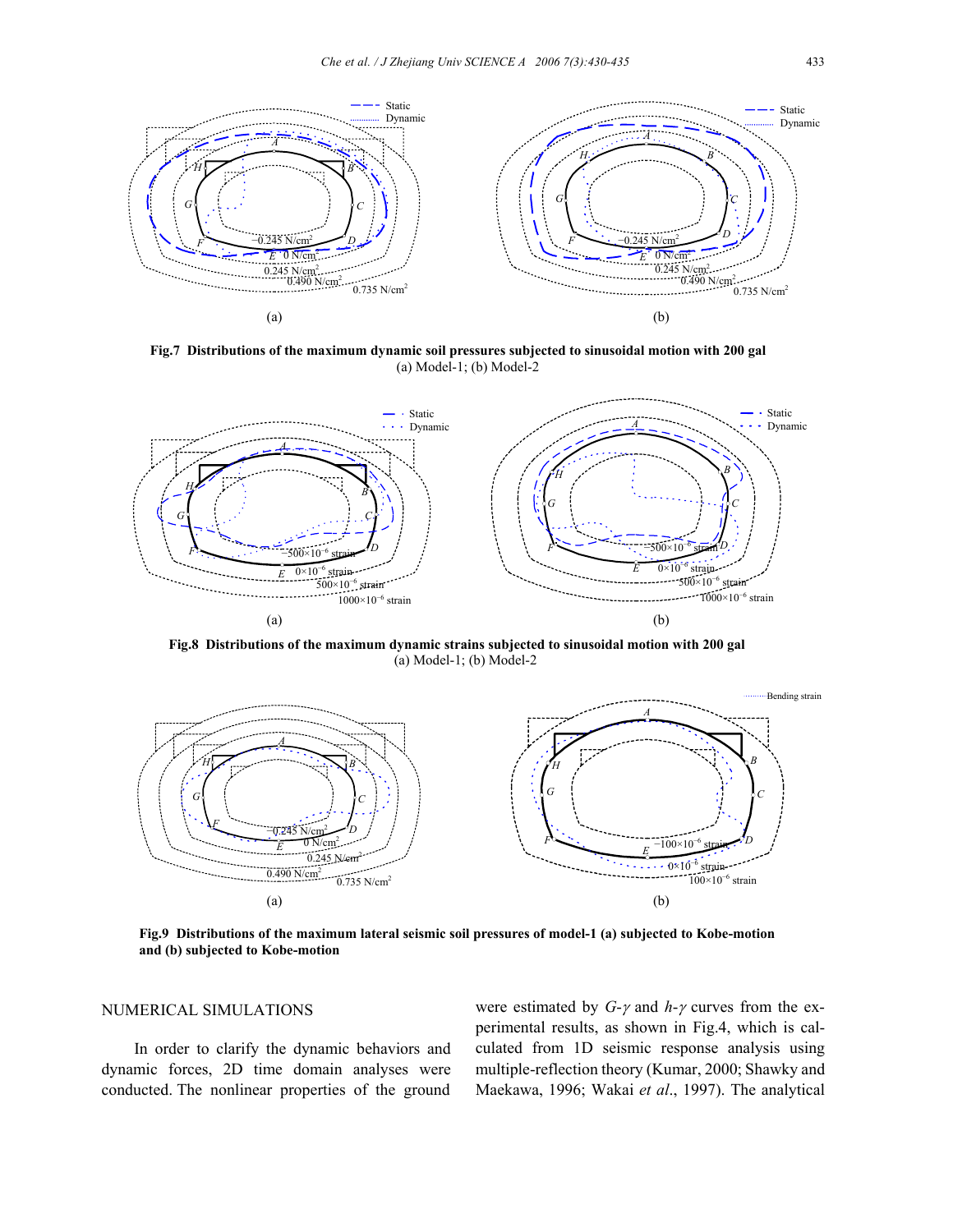model is a 2D FEM model (Fig.10). The ground was modelled as 2D finite elements in which the aforementioned converging values of the soil properties were used. The structure was modelled as a set of elastic beams elements. The sinusoidal sweep excitations with 5 different constant base acceleration and the recorded NS accelerations at the Kobe Meteorological Agency Station during the Hyogoken-nanbu earthquake were used. The dynamic behaviors of the structure and the dynamic forces (shear and lateral seismic soil pressures) acting on the structure and the strains of the structure subjected to sinusoidal and random earthquake motions were evaluated, and the results compared with experimental values.

## **Numerical results**

(1) Fig.11 shows the distribution of the static and dynamic soil pressures acting on the structure (Model-2) subjected to sinusoidal motion with 200 gal (at resonant point). The shear-mode deformation of the structure was clearly shown due to horizontal



**Fig.10 Ground-structure models** 



excitations, so that the distributions between static and dynamic seismic soil pressures (lateral stress) showed different forms. On the other hand the maximum values of static and dynamic seismic soil pressures were almost the same.

(2) Fig.12 shows the distributions of the static and dynamic normal force and the bending moment subjected to sinusoidal motion with 200 gal (at resonant point). In both case of static and dynamic strains, the maximum strains were at the side of *θ*=45° and 135°. On the other hand the maximum values of static and dynamic normal force and bending moment were almost the same. Moreover, the bending strains were about 3~4 times that of normal strains.

These results verified that the numerical model and method can reasonably estimate the dynamic behavior of the corrugated culverts, and that the models did not collapse due to strong earthquake motions like those of the Hyogoken-nanbu earthquake.

## **CONCLUSION**

The dynamic behaviors of the embedded corrugated culvert, the seismic soil pressures acting on the structure and dynamic strain of the structure were verified through the scaled model shaking table test and its simulation analyses.

(1) The corrugated culvert model was subjected to dynamic horizontal forces (lateral seismic soil pressure) from the surrounding ground, which caused the large bending strains of the structure. But normal strain of the structure was negligibly small.

(2) The absolute maximum seismic soil pressures subjected to Kobe-motion were almost equal to

**Fig.11 Distributions of the dynamic seismic soil pressures acting on the model (Model-2). (a) Static soil pressures; (b) Dynamic seismic soil pressures subjected to sinusoidal motion with 200 gal (At resonant point)**